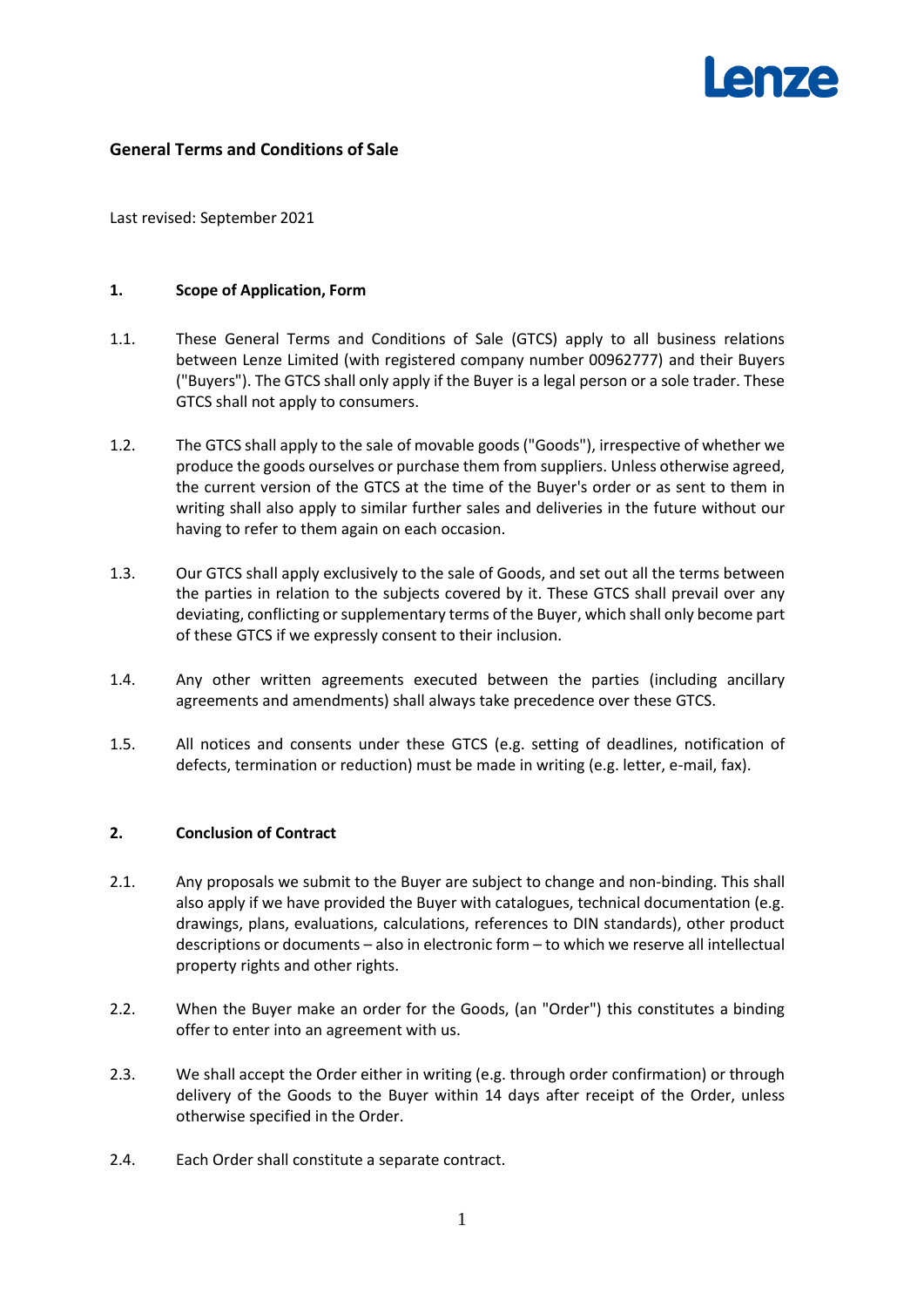

# **3. Delivery**

- 3.1. The delivery date shall be as specified by us on acceptance of the Order or as agreed between the parties.
- 3.2. We shall not be liable where delivery is impossible or delayed to the extent these are caused by events beyond our reasonable control (force majeure) or other events unforeseeable at the time we accept your Order (e.g. operational disruptions of any kind, difficulties in procuring materials or energy, transportation delays, strikes, lawful lockouts, shortage of labour, energy or raw materials, difficulties in obtaining necessary official approvals, regulations, prohibitions or measures on the part of any public authority, epidemics or pandemics, late delivery of supplies by our suppliers despite corresponding contractual agreement, act of God, explosion, flood, tempest, fire or accident) for which we are not responsible. If such events make it considerably more difficult or impossible for us to deliver Goods or render services, and if the impairment is not only of a temporary nature, we may terminate these GTCS on notice to you. In case of impairment of a temporary duration, the delivery date or service deadlines shall be extended by the period of the impairment. To the extent that it would not be reasonable for the Buyer to accept the delivery of Goods or services as a result of the delay, the Buyer may terminate the relevant Order and these GTCS on prompt written notice to us.
- 3.3. If we have not delivered the Goods by the delivery date, the Buyer may charge liquidated damages for any damage caused due to the delay. The liquidated damages shall be 0.5% of the net price of the Goods for each full calendar week of delay, provided that this shall be no more than 5% of the total net price of the delayed Goods. We reserve the right to prove that the Buyer has not suffered any damage or that the damage is significantly less than the aforementioned liquidated damages. The Buyer shall have no additional claim for reimbursement of damages caused by delayed delivery of Goods, subject to Section 8.

## **4. Passing of Risk, Acceptance, Default in Acceptance**

- 4.1. The delivery is made on ex warehouse incoterms. However, on the Buyer's request and at the Buyer's expense, we shall arrange for delivery of the Goods to a different destination ("Alternate Delivery"). In such cases, and unless otherwise agreed between the parties, we may determine the delivery particulars (in particular, the transport operator, shipping route, packaging).
- 4.2. The risk of accidental loss and accidental damage to the Goods shall pass to the Buyer on delivery. However, in the case of Alternate Delivery, the risk of accidental loss and accidental damage to the Goods, as well as the risk of delay, shall pass on hand-over of the Goods to the person designated to deliver the Goods. The Buyer shall be deemed to have accepted delivery of the Goods after 5 working days.
- 4.3. If the Buyer fails to cooperate with delivery arrangements or if our delivery is delayed for other reasons for which the Buyer is responsible, we may charge liquidated damages for the resulting damage, including additional expenses (e.g. storage costs), which shall be a reasonable and genuine pre-estimate of loss. For each month of storage, or part of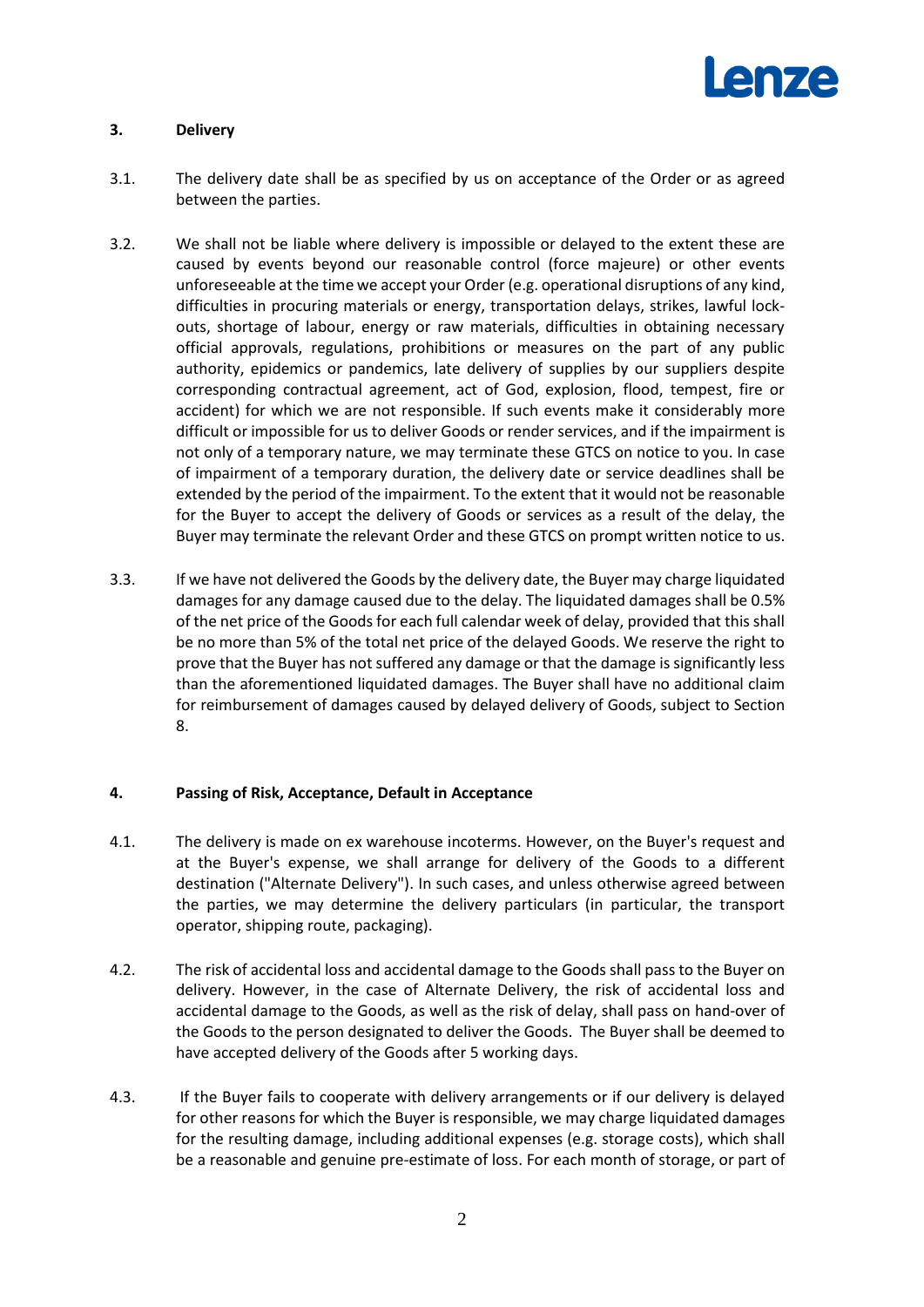

a month on a pro-rated basis, we shall charge storage fees in the amount of 0.5% of the net price of the Goods which were not delivered, but not totalling more than 5% of the total net price of the Goods, beginning with the delivery date or  $-$  in the absence of a delivery deadline – on notification of readiness for despatch of the Goods.

The Buyer reserves the right to prove that we have not suffered any damage or that the damage is significantly less than the aforementioned liquidated damages.

## **5. Prices and Terms of Payment**

- 5.1. Unless otherwise agreed in writing between the parties, our prices current at the time of the Order shall apply, subject to statutory value-added tax.
- 5.2. In respect of Alternate Delivery, the Buyer shall bear the transport costs ex warehouse. The Buyer shall be responsible for any transport insurance it opts to purchase. We will either invoice the transport costs actually incurred in delivery or agree on a fixed fee for transport costs (excluding transport insurance). In any case, any customs duties, fees, charges, taxes and other public levies shall be borne by the Buyer.
- 5.3. Packaging, loading, freight, assembly, commissioning, application software, certification of origin, consular, permits and insurance costs shall be invoiced to the Buyer separately.
- 5.4. Planning, engineering and other supplementary services shall be charged separately and do not form part of the price for standard equipment. We will provide standard form operating manuals and wiring diagrams. The following shall not form part of the services for particular drive cases:
- 5.4.1. circuit diagrams;
- 5.4.2. project planning
- 5.4.3. the mains in-feed;
- 5.4.4. switch-on control;
- 5.4.5. external control; and
- 5.4.6. linking.
- <span id="page-2-0"></span>5.5. We shall honour the price agreed for Goods in an Order for a period of four months after entry into that Order. If the delivery date (or final delivery date for Orders divided into instalments) is further than four months from entry into that Order, we may, in the event of an increase in the cost of materials or labour, to charge a pro-rated surcharge for such increase, on the basis of the original price calculation. The provision in this Section [5.5](#page-2-0) shall not apply to prices for which a material price surcharge has been agreed in accordance with Section [5.6.](#page-2-1)
- <span id="page-2-1"></span>5.6. If a material price surcharge is agreed for servo synchronous motors, the following shall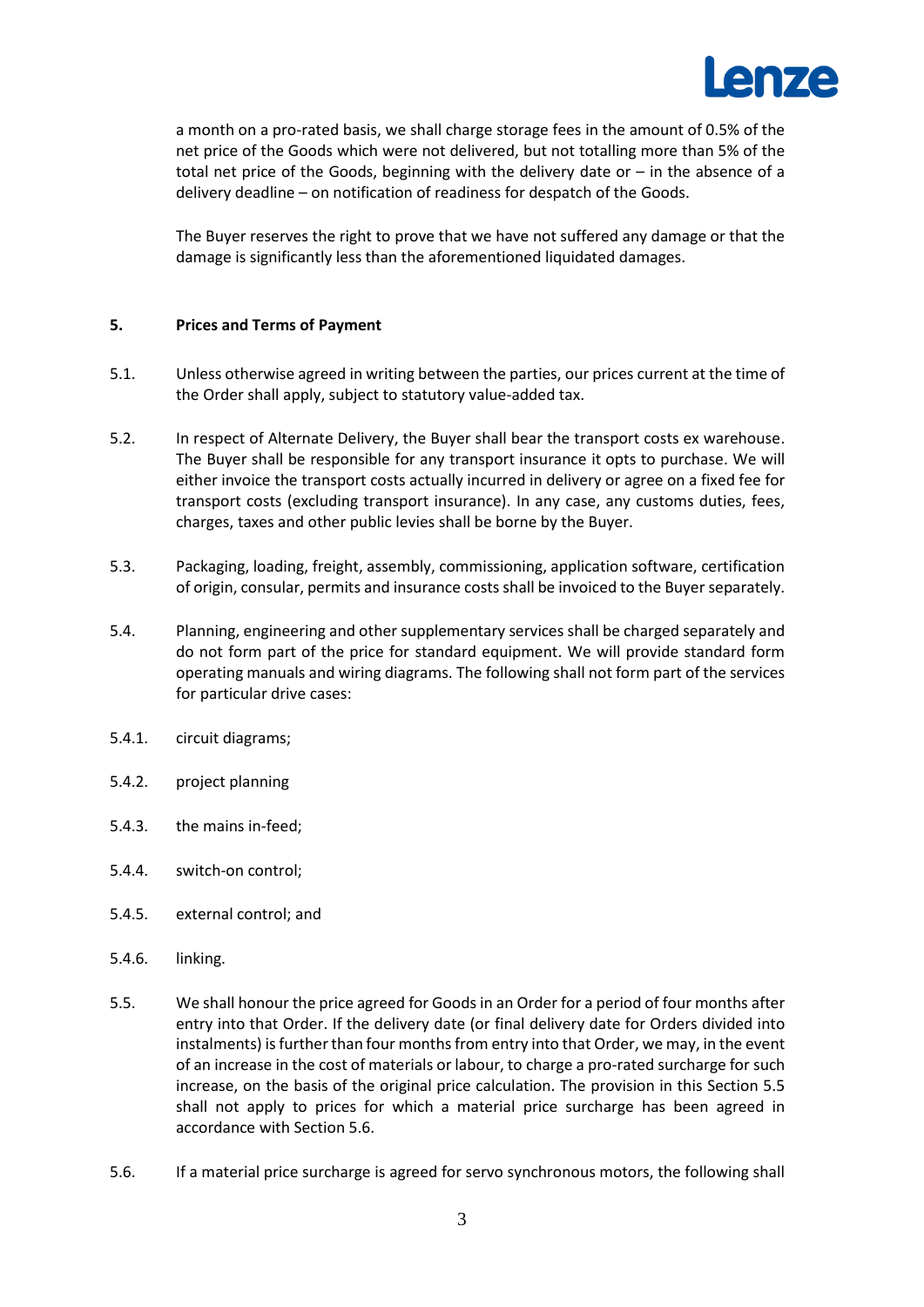

apply. An increase in price of raw materials required shall incur a material price surcharge. Such surcharge shall be calculated (by kilogram of material incorporated in the Good) on the difference between the March 2011 base value and the value current at the time of either a) if not more than five days from the date of delivery, the date and time of invoicing, or b) if more than five days from the date of delivery, the date of delivery. The prices shall be based on those quoted on Asian Metal (www.asianmetal.com).

For further details of the material price surcharge, please refer to the below website <https://www.lenze.com/en-de/material-price-surcharge/>[.](https://www.lenze.com/en-de/products/motors/servo-motors/material-price-surcharge/)

- 5.7. The Buyer shall pay each invoice within 14 days from the date of the invoice provided that we have not required advanced payment. We shall notify you of any advanced payment requirements by the time of the Order confirmation.
- 5.8. On expiry of any payment due date, we may charge interest on the overdue sum from the due date until payment of the overdue sum, accruing each day at 4% per year above the prevailing Bank of England base rate from time to time.
- 5.9. The Buyer may only set-off or withhold any payments to the extent their claim has been approved a court of law.
- 5.10. If, after entry into an Order, it becomes apparent (e.g. due to an application for the opening of insolvency proceedings, bankruptcy, winding-up or dissolution or for the appointment of a receiver, administrative receiver, administrator, liquidator or similar officer in relation to any of its assets or revenues, repeated failure to meet payment terms, exceeding of the limit set by the credit insurer) that the Buyer's financial position has deteriorated so far as to reasonably justify the opinion that its ability to give effect to the terms of this agreement is in jeopardy, we may refuse performance and, to the extent permissible by law, terminate these GTCS and any Order. In the case of Orders for the manufacture of non-fungible items (custom-made products), we may terminate such Orders immediately.

## **6. Retention of title**

- 6.1. Until full payment is made for the Goods, we retain title to the Goods sold.
- 6.2. Until full payment is made, the Goods may neither be pledged to third parties nor assigned as security. The Buyer shall notify us immediately in writing if an application is filed to open insolvency proceedings, bankruptcy, winding-up or dissolution or for the appointment of a receiver, administrative receiver, administrator, liquidator or similar officer in relation to any of its assets or revenues, or if such Goods are subject to appropriation by third parties (e.g. seizures).
- <span id="page-3-0"></span>6.3. If the Buyer fails to make full payment by the due date, we may impose a reasonable deadline for the Buyer to make full payment. On expiry of such deadline, we may terminate these GTCS and any Order, and/or demand the return of the Goods. The demand for return shall not automatically constitute notice of termination which we may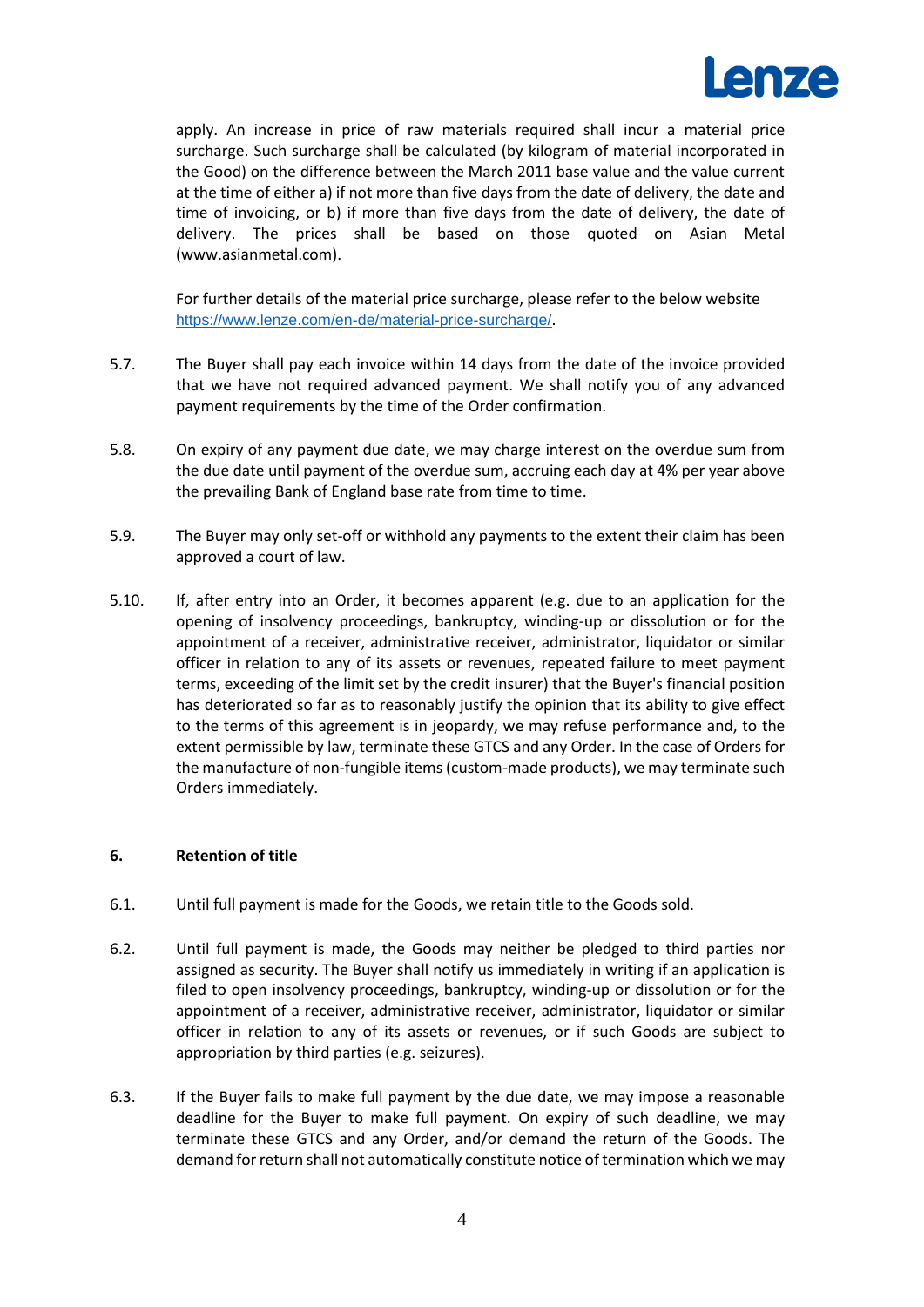

separately submit to the Buyer.

- 6.4. Subject to Section [6.4.3,](#page-4-0) the Buyer shall be authorised to resell and/or make use of the Goods subject to retention of title in the ordinary course of business. In this case, the following supplementary provisions shall apply.
- 6.4.1. In the event that the Buyer mixes or combines the Goods with other goods, we shall acquire co-ownership in the ratio of the invoice values of the mixed or combined goods. The provisions contained in Section 6.1 to 6.3 shall apply to the resulting product.
- 6.4.2. The Buyer hereby assigns to us with immediate effect all claims against third parties arising in accordance with Section 6.4.1 in total or in the amount of our co-ownership share, if any. The Buyer's obligations specified in Section 6.2 shall also apply with respect to the assigned claims.
- <span id="page-4-0"></span>6.4.3. Both we and the Buyer may collect for claims set out in Section 6.4.2. As long asthe Buyer meets their payment obligations towards us, we shall not assert the retention of title by exercising our rights under Section [6.3.](#page-3-0) If this is the case, however, we may require the Buyer to inform us of the assigned claims and their debtors, provide all information necessary for collection, hand over the relevant documents and inform the debtors of the assignment. We may in this case revoke the Buyer's authorisation to re-sell and make use of the Goods subject to retention of title.

#### **7. Buyer Warranty Claims for Defects**

- 7.1. Nothing in this section shall affect the Buyer's rights under law or any liability which we cannot limit.
- 7.2. The terms implied by sections 13 to 15 of the Sale of Goods Act 1979 are, to the fullest extent permitted by law, excluded from these GTCS.
- 7.3. We shall accept no liability for public statements made by the manufacturer or other third parties (e.g. promotional claims) in relation to the Goods.
- 7.4. We shall not be liable for defects of which the Buyer is aware at the time an Order is made. In the case of Goods intended for installation or other further use, an inspection must be carried out prior to such use. If a defect becomes apparent during delivery, inspection or at any later time, the Buyer shall notify us of this in writing without delay. In any case, obvious defects must be reported in writing within 5 working days of delivery, and defects that cannot be detected during inspection must be reported within the same period of time after their discovery. If the Buyer fails to carry out a proper inspection and/or to give notice to us of defects, our liability for the defect which was not reported or not reported in a timely or proper manner shall be excluded to the extent permitted by law.
- 7.5. If delivered Goods are defective, we may either remedy the defect or replace such Goods, such choice being at our discretion.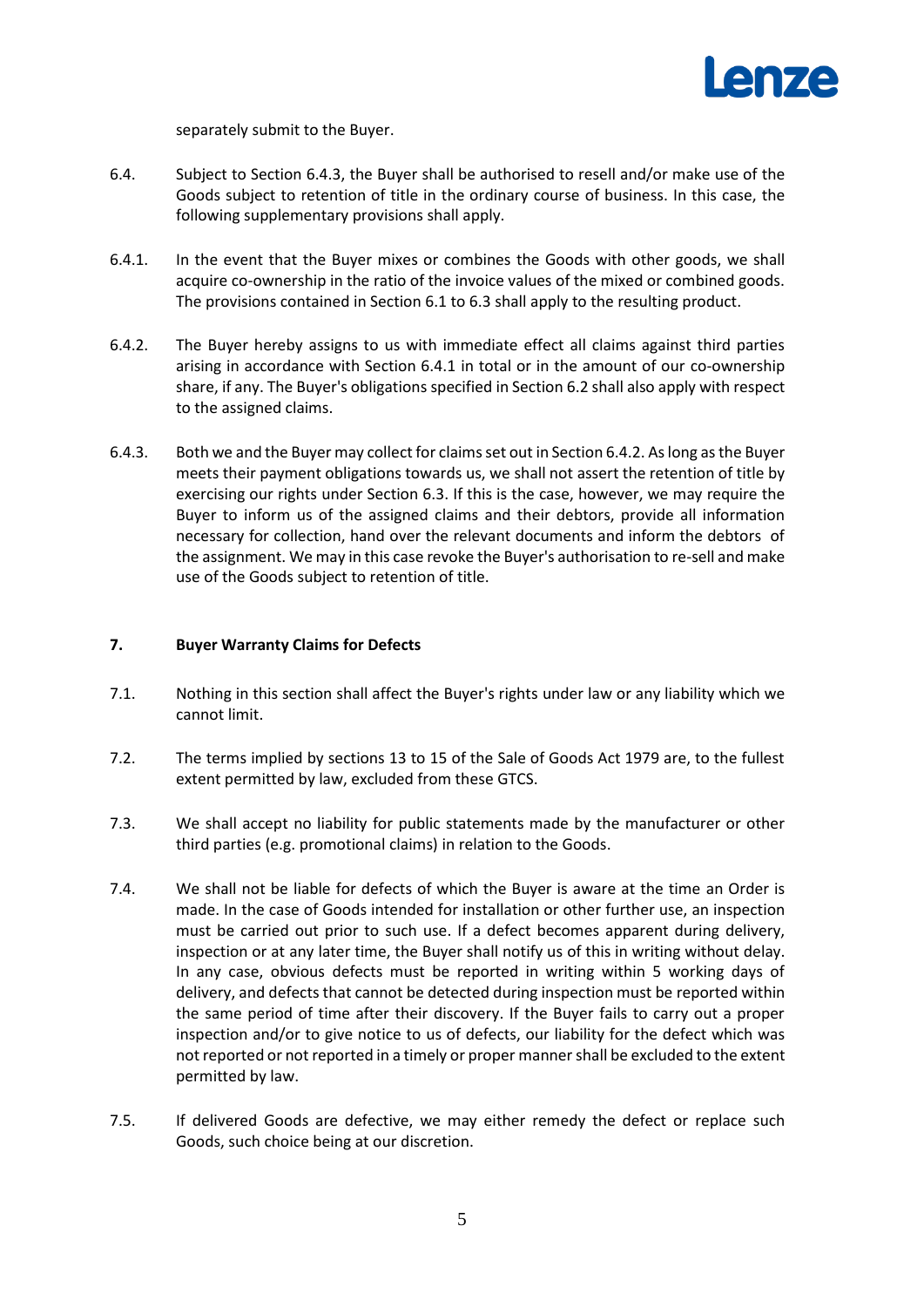

- 7.6. If payment for defective Goods has not been made, we may require the Buyer to make payment before remedying or replacing such defective Goods. However, the Buyer may retain a reasonable portion of such payment in relation to the defect.
- 7.7. The Buyer shall comply with our reasonable requirements to facilitate our remediation or replacement of defective Goods, and in particular hand over any rejected Goods for our inspection. In the case of replacement, the Buyer must return the defective item to us. We shall not be liable for the removal of any defective Goods, nor re-installation of Goods if we were not obliged to install them on initial delivery.
- 7.8. Provided that a defect is present, we shall be liable for the expenses required for the purpose of inspection, remediation and/or replacement, including transport, travel, labour and material costs. If we determine in our reasonable opinion that there is no defect, we may demand from the Buyer reimbursement of the costs incurred as a result of the request to remedy the defect.
- 7.9. In urgent cases, e.g. if operational safety is jeopardised or to prevent disproportionate losses or damage to people or property, the Buyer shall have the right to remedy a defect themselves and to request reimbursement from us for the expenses objectively required for this purpose. The Buyer shall notify us as soon as possible, if possible in advance, of such measures. The Buyer shall not carry out such measures if we would be entitled to refuse remediation or replacement.
- 7.10. If remediation or replacement has failed or if a reasonable period for such performance has expired, the Buyer may terminate the Order or request a reasonable reduction to the purchase price. The Buyer shall have no right of termination in the case of a trivial defect.

## <span id="page-5-2"></span>**8. Other Liability**

- 8.1. Neither party's liability:
- <span id="page-5-0"></span>8.1.1. for fraudulent misrepresentation or for any other fraudulent act or omission,
- <span id="page-5-1"></span>8.1.2. for death or personal injury caused by its negligence,
- 8.1.3. for statutorily-implied term as to title of the Goods,
- 8.1.4. to pay sums properly due and owing to the other in the normal course of performance of these GTCS,
- 8.1.5. under any express indemnity contained in these GTCS,
- 8.1.6. for any other liability which may not lawfully be excluded or limited,

is excluded or limited by these GTCS .

8.2. Subject to [8.1](#page-5-0)[,](#page-5-1) we shall not be liable (whether from breach of contract, tort (including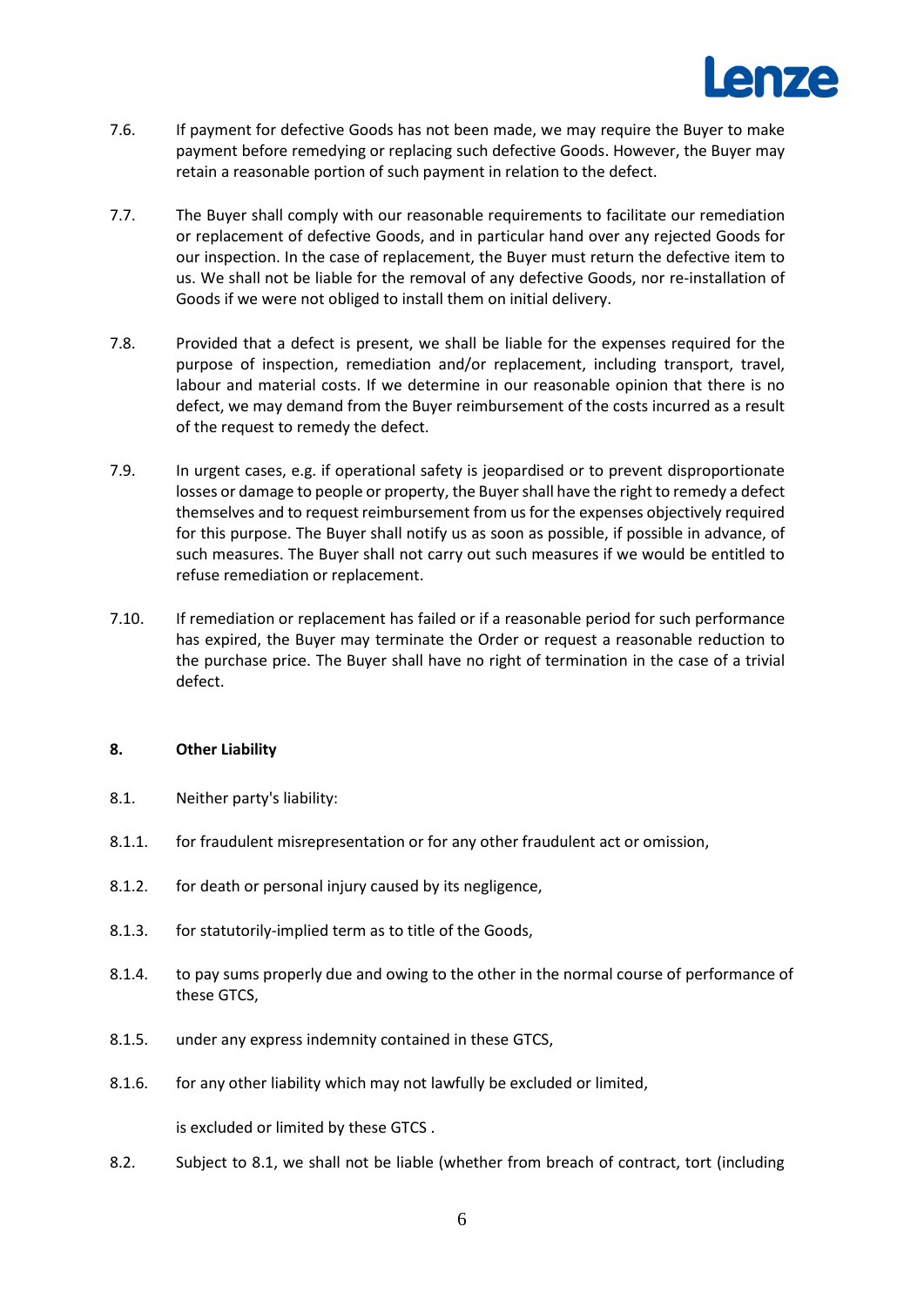

negligence), breach of statutory duty or otherwise) for (i) any loss of sales, profit, revenue, business, opportunity, software, data, customers or contracts, (ii) production downtime, (iii) loss of or damage to goodwill, or (iv) any indirect, consequential or special loss, arising out of or relating to these GTCS, whether or not such loss was foreseeable. For these purposes, the term "loss" includes a partial loss or reduction in value as well as a complete or total loss.

- 8.3. Subject to 8.1 and 8.2, our total liability arising out of or relating to these GTCS or their subject matter and to anything which it has done or not done in connection with the same (whether from breach of contract, tort (including negligence), breach of statutory duty or otherwise) shall be limited per event to the respective order volume of the respective individual Order, but limited to a maximum of GBP 850,000.
- 8.4. The provisions of this Section [8](#page-5-2) shall also apply to a claim for reimbursement of expenses.
- 8.5. In all other cases, and to the extent permissible by law, our liability (whether from breach of contract, tort (including negligence), breach of statutory duty or otherwise) shall be excluded.

## **9. Limitation**

- 9.1. To the extent permissible by law, the limitation period for claims based on:
- 9.1.1. material defects of any Goods;
- 9.1.2. defects of title; and
- 9.1.3. any other claims for damages in relation to a defective Goods, shall be 24 months from the delivery date. The limitation period shall begin with acceptance of the Goods.

## **10. Termination**

- 10.1. We may terminate these GTCS or any Order by giving you notice if:
- 10.1.1. you materially breach any term of these GTCS and it is not possible to remedy that breach,
- 10.1.2. you materially breach any term of these GTCS (which, in the case of the Buyer, shall include non-payment of any invoiced amount that is properly due and owing) and it is possible to remedy that breach but you fail to do so within 30 days of being requested in writing to do so, or
- 10.1.3. section 5.10 applies.
- 10.2. Termination of these GTCS or any Order for any reason will not affect any accrued rights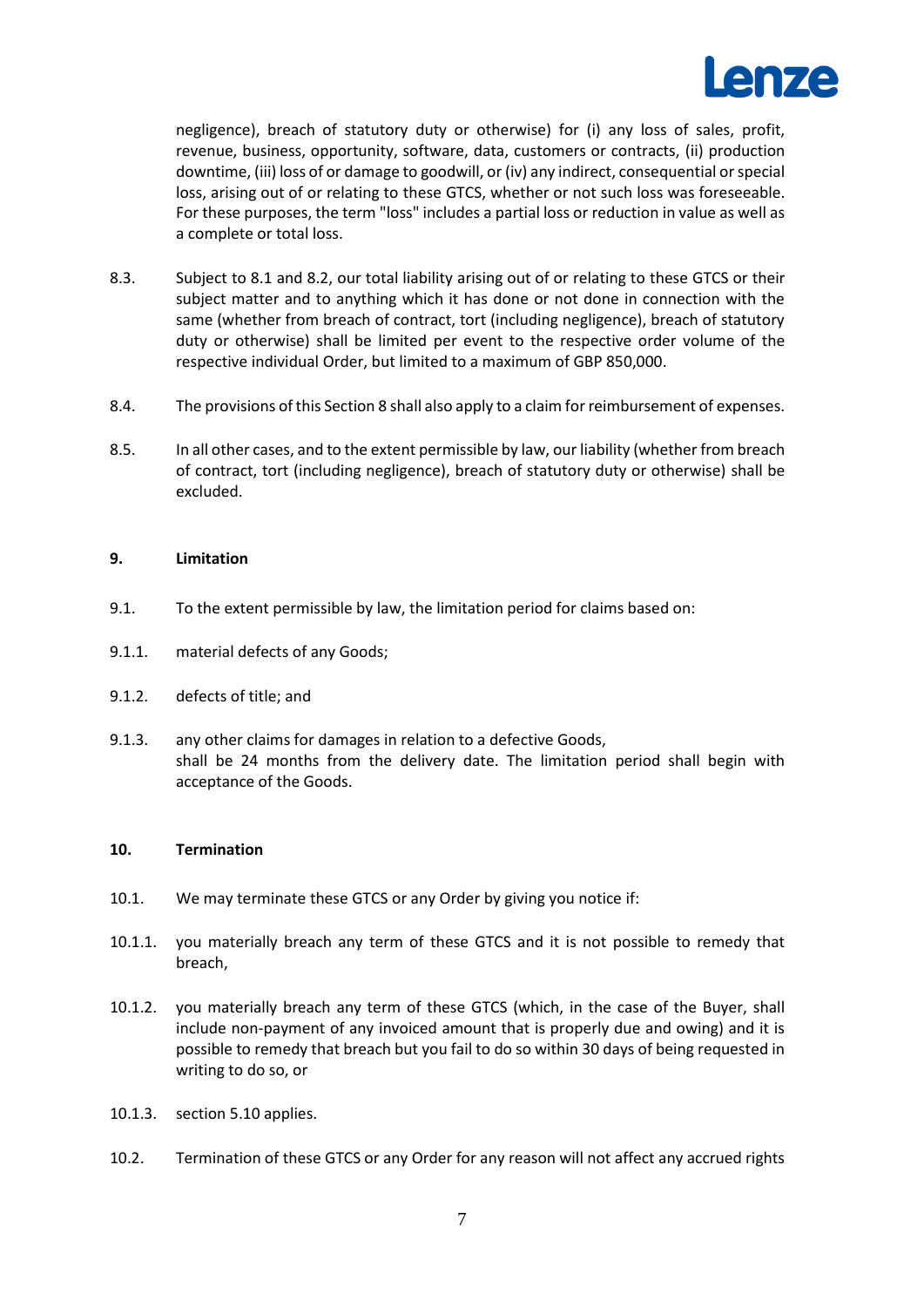

or liabilities which either party may have by the time termination takes effect, or the coming into force or the continuation in force of any of their provisions that expressly or by implication are intended to come into force or continue in force on or after termination.

## **11. Intellectual Property Rights**

- 11.1. The Buyer shall ensure that, in respect of all information and items provided to us for the purpose of delivery or performance, the intellectual property rights of third parties are not infringed. The Buyer shall indemnify us against claims by third parties and compensate us for any damage or losses incurred in relation to infringement or third party intellectual property rights. If we are prohibited from performance, manufacturing or delivery by a third party invoking intellectual property rights belonging to them, we may discontinue such work and demand compensation from the Buyer for the expenses incurred. All information and items provided to us which shall be returned on the Buyer's request after reimbursement of costs. Otherwise, we may destroy them three months after submitting a proposal.
- 11.2. We reserve all right, title and interest in any intellectual property rights to all works, products, documentation, information, data, samples, models, drawings, cost estimates, calculations and similar information of a tangible or intangible nature (whether in electronic form or otherwise) provided or made available by or on behalf of us in connection with our performance of these GTCS ("Lenze Materials"). If the Buyer receives Lenze Materials in connection with entry into these GTCS, they shall be obliged to return it to us free of charge if an Order is not entered into or these GTCS or any Order is terminated.
- 11.3. To the extent software is embedded into the Goods, the Buyer shall have the nonexclusive right to use it in unmodified form in the delivered Goods. Any other agreements entered into between the parties shall take precedence over these GTCS in respect of such software.

## **12. Confidentiality**

- 12.1. The Buyer shall keep strictly confidential all information (in particular data and documents) pertaining to us or received from us (including related to our business, operations, systems, processes, products, trade secrets, know-how, contracts, finances, plans, strategies or current, former or prospective clients, customers, partners or suppliers, hereinafter collectively referred to as "Information") to which they become privy in verbal, written or any other form, even if prior to entry into these GTCS or an Order, during the term of these GTCS and thereafter. The Buyer shall, unless absolutely necessary for the performance of these GTCS, not copy Information, disclose Information to third parties or exploit Information themselves. This also applies to Information of other companies of the Lenze Group.
- 12.2. The aforementioned confidentiality obligations shall not apply to Information that: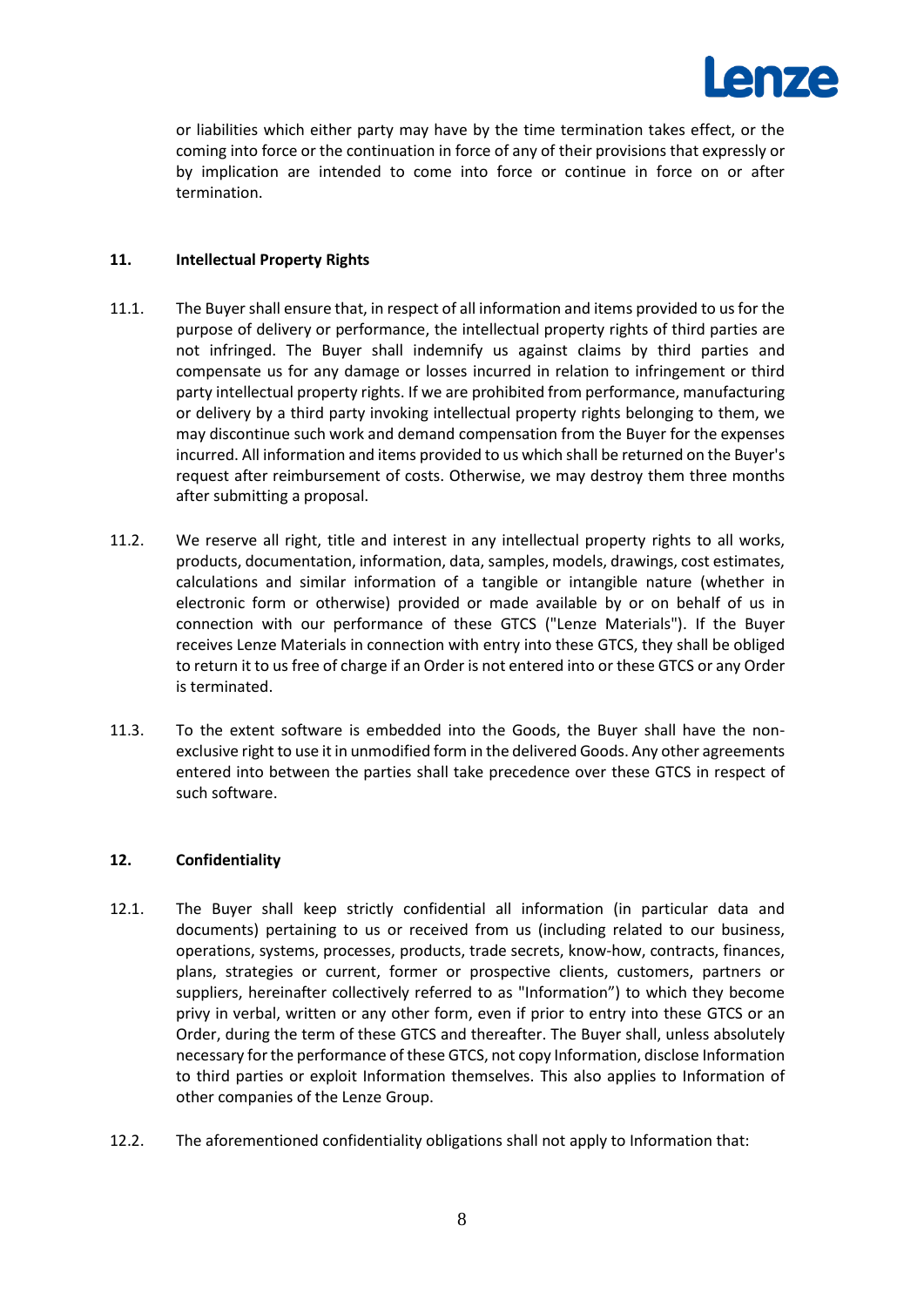

- can be demonstrated to have already been known to the Buyer prior to the agreement with us without obligation to maintain confidentiality,
- is or becomes generally known without the fault of the Buyer,
- is disclosed to the Buyer by a third party without breach of any confidentiality obligation,
- is trivial or obvious, or
- must be disclosed on the basis of legal or regulatory obligations. In this case, the Buyer must notify us in writing prior to disclosure to give us the opportunity to obtain a protective court order.

The Buyer shall be responsible for proving the existence of a legitimate exemption to its confidentiality obligations under this Section 12.

12.3. The Buyer shall not be entitled to disclose the fact of the parties' cooperation to third parties, in particular to name us as a reference, without our prior written consent. Press releases or other statements to the public must be coordinated with us in advance. The above provisions shall not apply to the extent that they conflict with mandatory statutory provisions, in particular statutory disclosure requirements.

## **13. Data Protection**

Each party will, at all times during the term of these GTCS, comply with, to the extent applicable to these GTCS, (i) the United Kingdom General Data Protection Regulation, the Data Protection Act 2018, the Privacy and Electronic Communications (EC Directive) Regulations 2003, and the Security of Network & Information Systems Regulations 2018, all as amended and/or replaced, and in force from time to time, (ii) the General Data Protection Regulation 2016 (EU) 2016/679 and all other applicable laws and regulations relating to data protection and privacy, and (iii) all related statutory codes of practice and guidance issued by any relevant data protection authority.

## **14. Export**

The Buyer shall comply with all applicable national and international export control and sanctions regulations, in particular those of the United Nations, the European Union, Germany and the United Kingdom and the United States. Listed dual-use products must not be imported into free zones or free warehouses. This obligation shall only apply to the extent it does not result in a violation of anti-boycott regulations of EU, German or United Kingdom law.